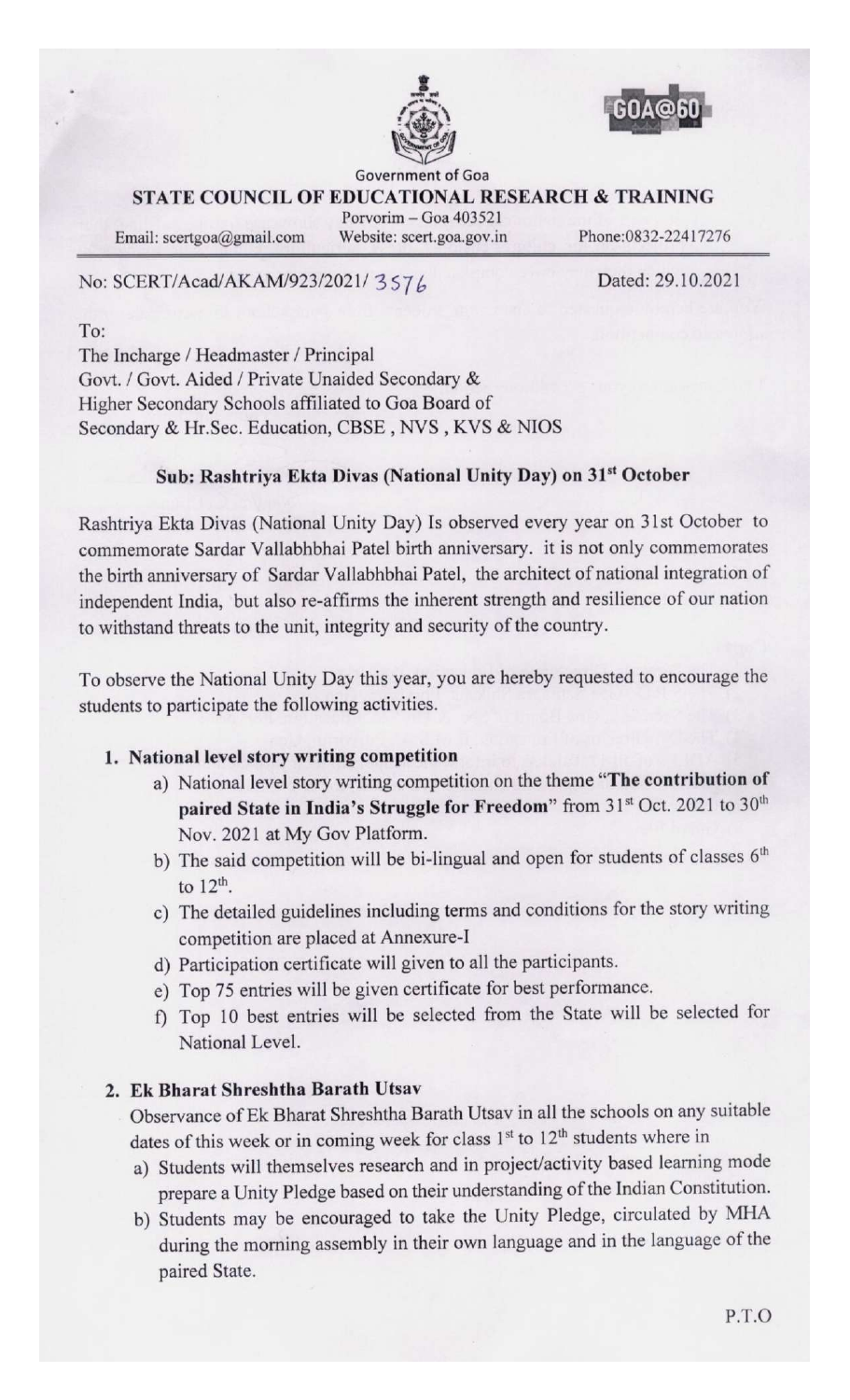c) Students of the senior classes (class 9-12) may showcase (online / offline) their projects on the culture, customs, dress, agriculture, climate and topography which they may have completed as a part of circular activity.

You are hereby requested to encourage students from your school to participate in the aforesaid competition.

I look forward to your expeditious action.

Yours faithfully,

(Nagaraj G. Honnekeri) Director SCERT - Goa

Encl:

- 1. Annexure- I
- 2. Unity Pledge

Copy to:

- 1) The Director, Directorate of Education, Porvorim
- 2) The S.P.D., Goa Samagra Shiksha, Porvorim, Goa
- 3) The Secretary, Goa Board of Sec. & Hr. Sec. Education, Porvorim
- 4) The Dy. Director of Education, R.M.S.A., Porvorim, Goa
- 5) ADEI's of all 12 Talukas to inform the schools in their jurisdiction.
- 6) BRCs Goa Samagra Shiksha of all 12 talukas for information.
- 7) Office file
- 8) Guard file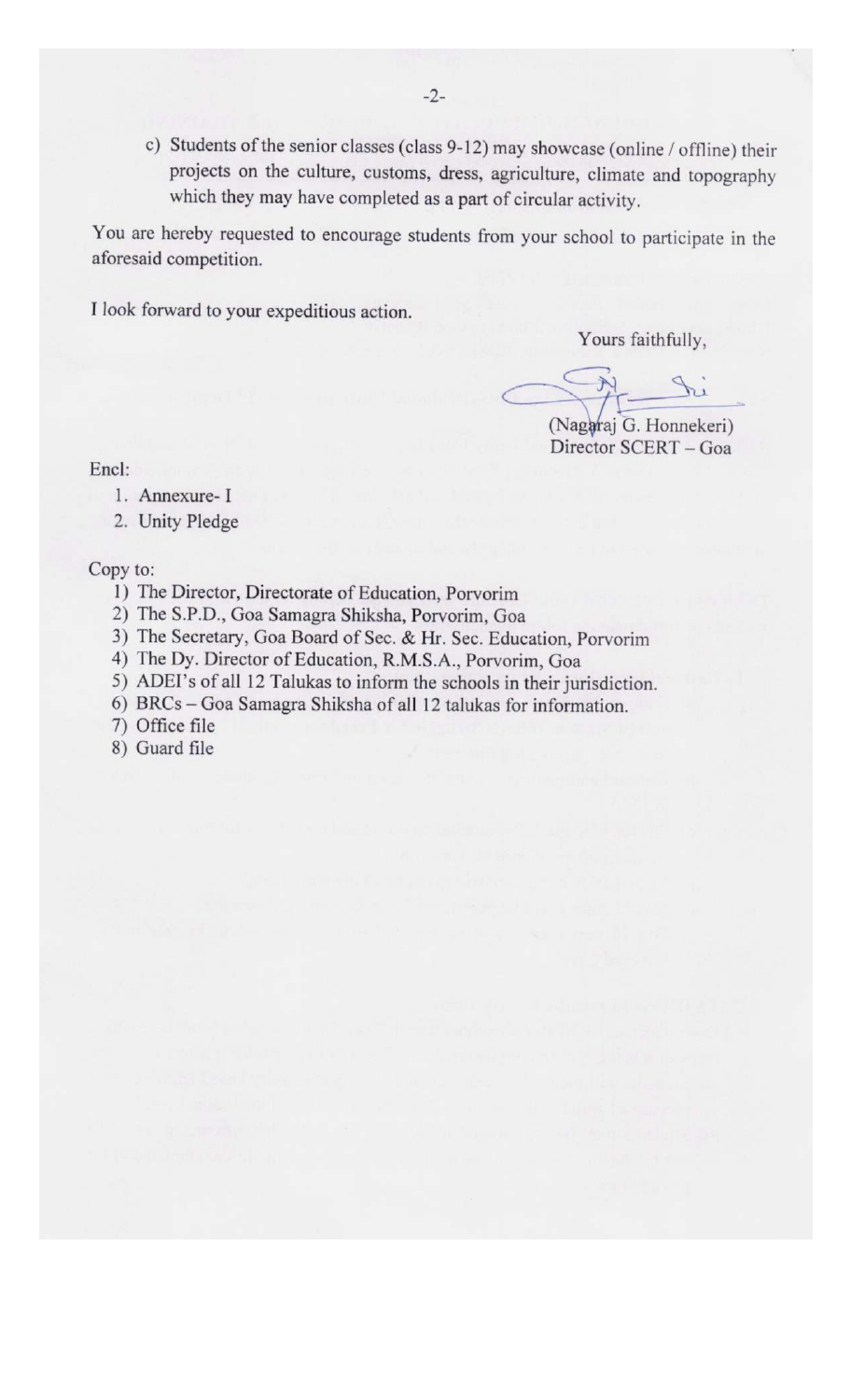# <u>राष्ट्रीय एकता दिवस शपथ</u>

मैं सत्यनिष्ठा से शपथ लेता हूँ कि मैं राष्ट्र की एकता, अखंडता और सुरक्षा को बनाए रखने के लिए स्वयं को समर्पित करुंगा और अपने देशवासियों के बीच यह संदेश फैलाने का भी अरसक प्रयत्न करुंगा। मैं यह शपथ अपने देश की एकता की भावना से ले रहा हूँ जिसे सरदार वल्लभभाई पटेल की दूरदर्शिता एवं कार्यों द्वारा संभव बनाया जा सका। मैं अपने देश की आंतरिक सुरक्षा सुनिश्चित करने के लिए अपना योगदान करने का भी सत्यनिष्ठा से संकल्प करता हूँ।

# RASHTRIYA EKTA DIWAS PLEDGE

. I solemnly pledge that I dedicate myself to preserve the unity, integrity and security of the nation and also strive hard to spread this message among my fellow countrymen. 1 take this pledge in the spirit of unification of my country which was made possible by the vision and actions of Sardar Vallabhbhai Patel. I also solemnly resolve to make my own contribution to ensure internal security of my country.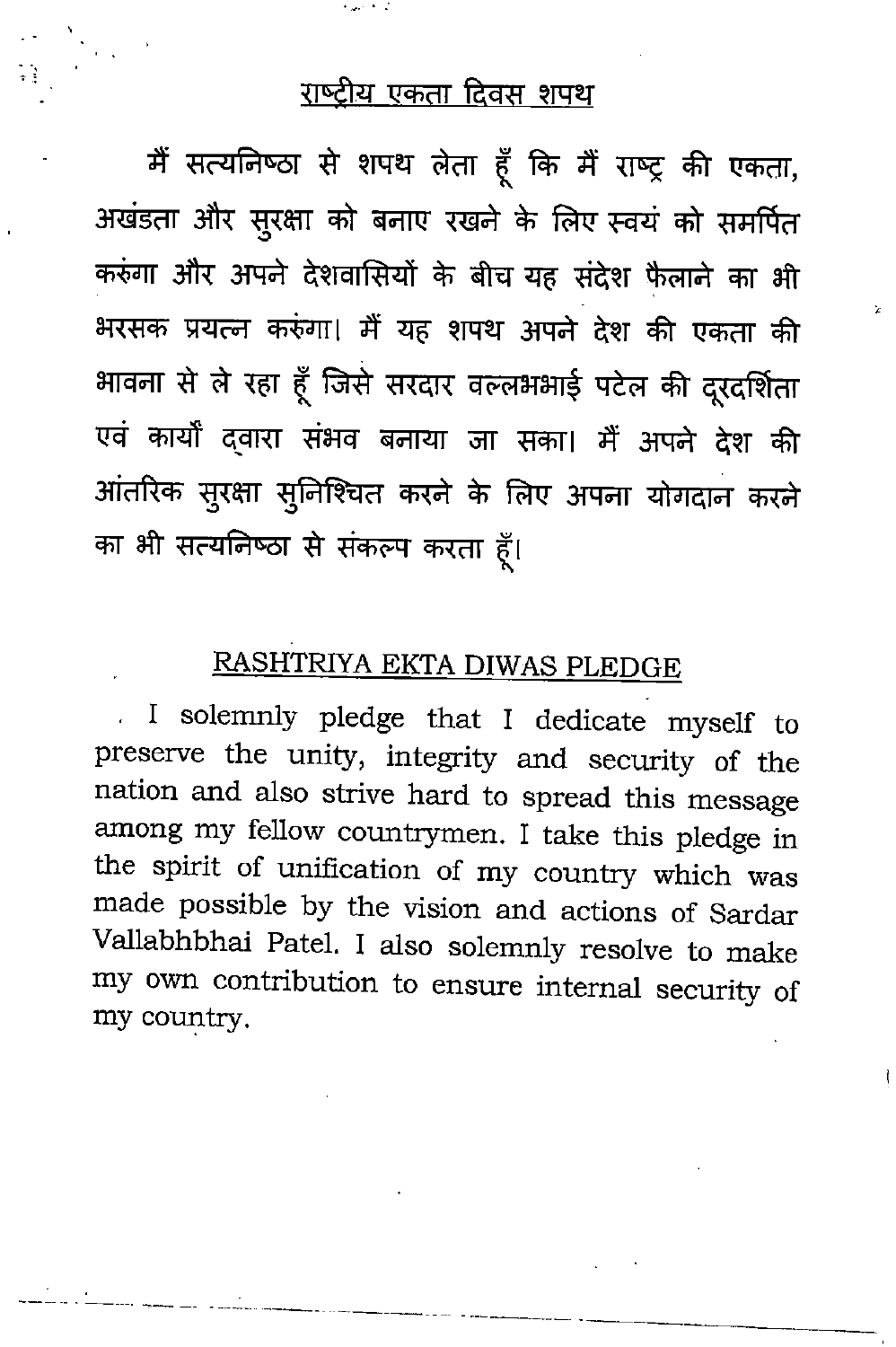## Ek Bharat Shreshtra Bharat

## "Story Writing Competition on the occasion of National Unity Day"

#### 1. Introduction

Rashtriya Ekta Divas (National Unity Day) is observed every year on 31<sup>st</sup>October to commemorate Sardar Vallabhbhai Patel's birth anniversary. It not only commemorates the birth anniversary of Sardar Vallabhbhai Patel, the architect of national integration of independent India, but also re-affirms the inherent strength and resilience of our nation to withstand threats to the unity, integrity and security of the country. National Unity Day this year will follow the themeof Azadi ka Amrit Mahotsav. Accordingly, a national level Story Writing competition on the theme - "the contribution of paired State/Union Territory (UT) in India's Struggle for Freedom" is being launched by the Department of School Education & Literacy, Ministry of Education (MoE), Government of India.The competition aims to explore students' creative instincts and encourage them to write about the contributions of their paired states to India's struggle for freedom in accordance with the EBSB matrix.

# 2. Themes for Story Writing Competition: -

"The contribution of paired State/Union Territory (UT) in India's Struggle for Freedom"

#### 3. Activities: -

The Story Writing Competition at the National level will be under the following categories: -

- l) Story on the contribution of paired State/lJT in India's development since Azadi
- 2) Story on the life of scientists from the paired State/UT
- 3) Contribution of women from paired State/UT since Azadi
- 4) Story on the life of sportsperson, practitioners of performing arts from paired State/UT
- 5) How will I contribute to the progress of my country.
- 6) Story on the life of Sarciar Vallabhbhai Patel: his contribution to national integration

# Eligibility to participate: Students enrolled in Grade  $6<sup>th</sup>$ to  $12<sup>th</sup>$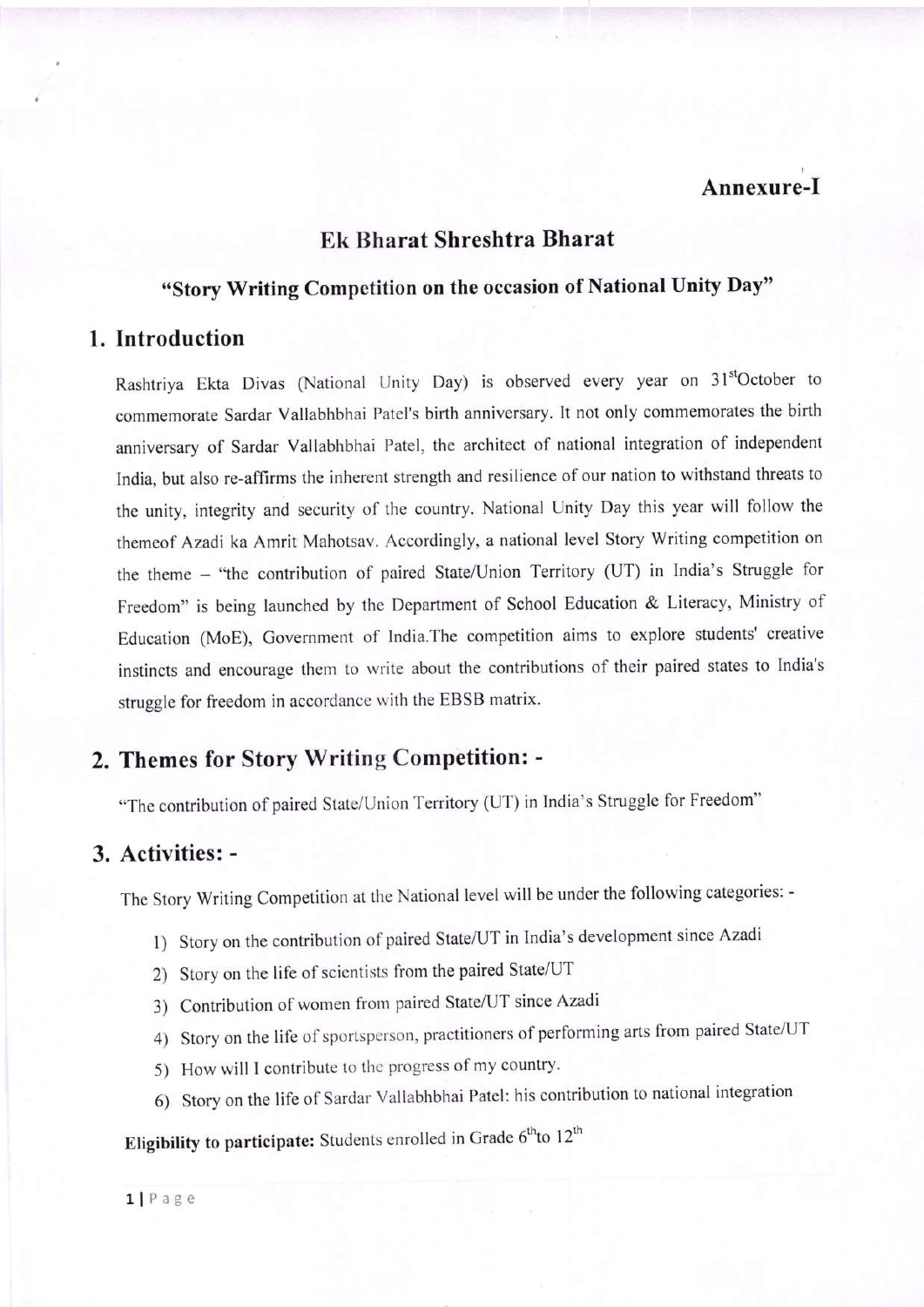Category I - Class 6th to 8th

Category II - Class 9th to l2th

Word Limit: Within 600 words

### 4. Participation Guidelines: -

- > The Story writing competition is open for students of classes  $6^{th}$ to 12<sup>th</sup>studying in State Boards' schools and schools under Central Board of Secondary Education (CBSE), Kendriya Vidyalaya Sangathan(Kvs), Navodaya Vidyalaya Samiti (NVS) and National Institute of Open Schooling (NIOS).
- > Story should be submitted in readable font of Hindi/English
- $\triangleright$  Font size should be 12 for English and 14 for Hindi
- $\triangleright$  Line spacing should be 1.15 only
- > Font Style should be Times New Roman in English and Unicode (Devanagri) in Hindi
- $\triangleright$  The pairing matrix of Ek Bharat Shrestha Bharat campaign must be followed. The matrix is available at https://ekbharat.gov.in/Pages/About/ImplementationStrategy
- $\triangleright$  Stories on students' own State/UT shall not be considered
- $\triangleright$  The final evaluation of entries will be done by persons authorized by NCERT.

## 5. Language: -

All the Stories must be written in English or Hindi. However, the participants may translate the title of their story in the language of their paired State/UT.

### 6. Important dates: -

Date of commencement: 31st October, 2021

Date of culmination: 30<sup>th</sup>November, 2021

Note:ln any case, no entries will be accepted after the timeline.

## 7. Mode of Submission: -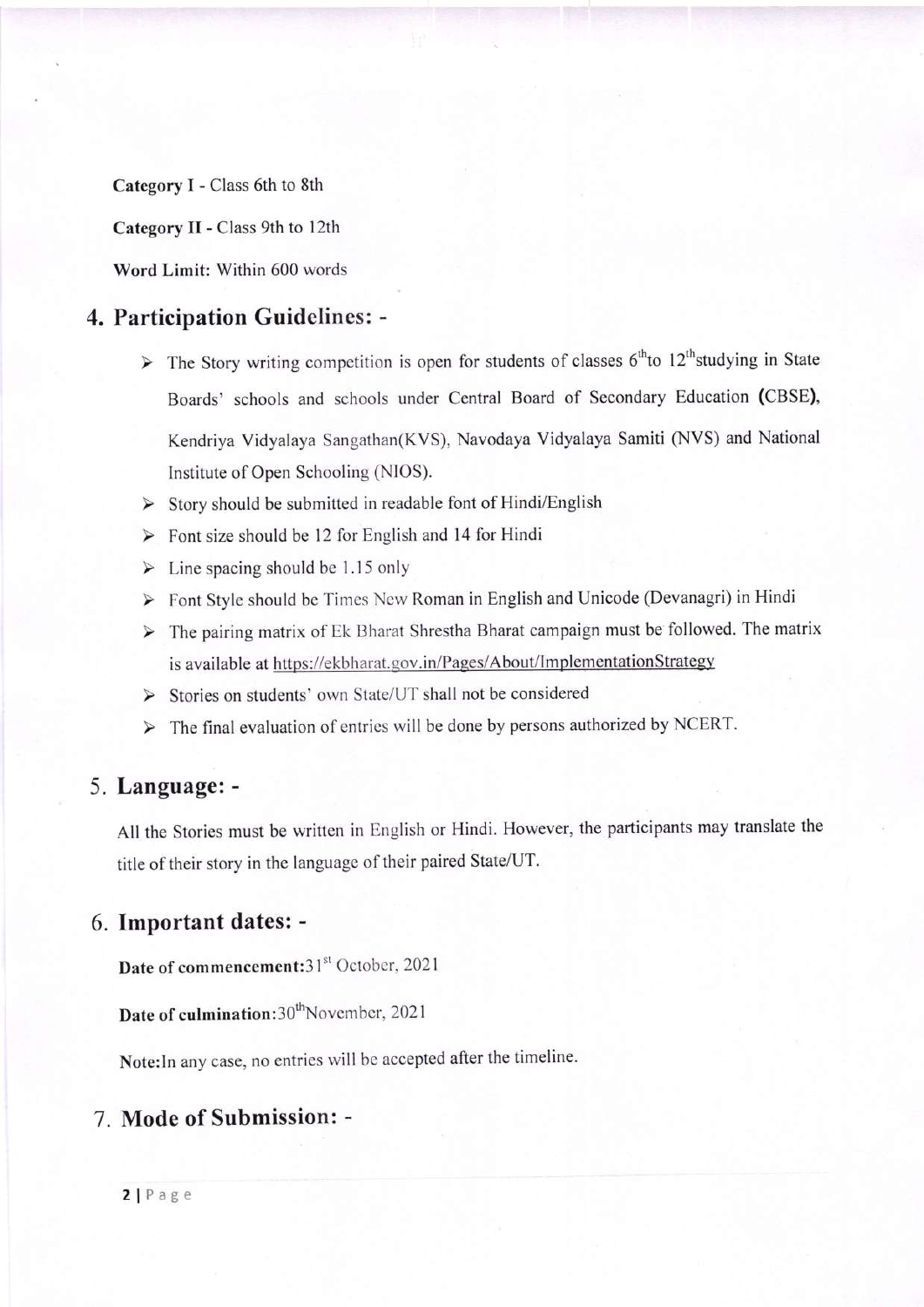The entries for Story Writing Competition shall be submitted at the website- www.MyGov.in

Note: No other means except the above shall be allowed.

- $\checkmark$  The entries will be categorized state wise and sent to the States/UTs for initial filtration.
- $\checkmark$  The evaluation of entries at state level shall be done by the SCERTs.
- $\checkmark$  Each States/UTs/Autonomous bodies shall select the 10 best entries of the States/UTs and send to NCERT by 15.12.2021
- $\checkmark$  NCERT will select the best three entries for national level certification/recognition by 30.12.2021

### 8. Awards & Recognition: -

- $\checkmark$  The three best entries will be awarded by the Department of School Education & Literacy, Ministry of Education, Government of India with attractive prize and certificate.
- $\checkmark$  The top 75 entries will be given certificates for best performance.
- $\checkmark$  The participation certificates will be given to all the participants.
- $\checkmark$  The winners will be announced through Ministry of Education's official twitter handle.

## 9. Evaluation criteria:

Stories will be evaluated based on the following criteria.

- i. Content and understanding of the theme: 50% weightage.
	- $\checkmark$  Participants, while developing their writings should keep in mind that they are writing a factual and historical text on the given themes, in a creative manner.
	- $\checkmark$  The facts, figures, characters and the experience should be original and presented in such a way that they relate to or originate from the event, persons, experience and practice.
	- $\checkmark$  Stories should be written based on facts and not as just an imaginative essay of events.
	- $\checkmark$  Accordingly, 50% of the marking would be on the contents i.e. Ideas, presentation and characterization.
- ii. Accuracy: 25% weightage.
	- $\checkmark$  Accuracy is the correct and appropriate use of language in the Stories.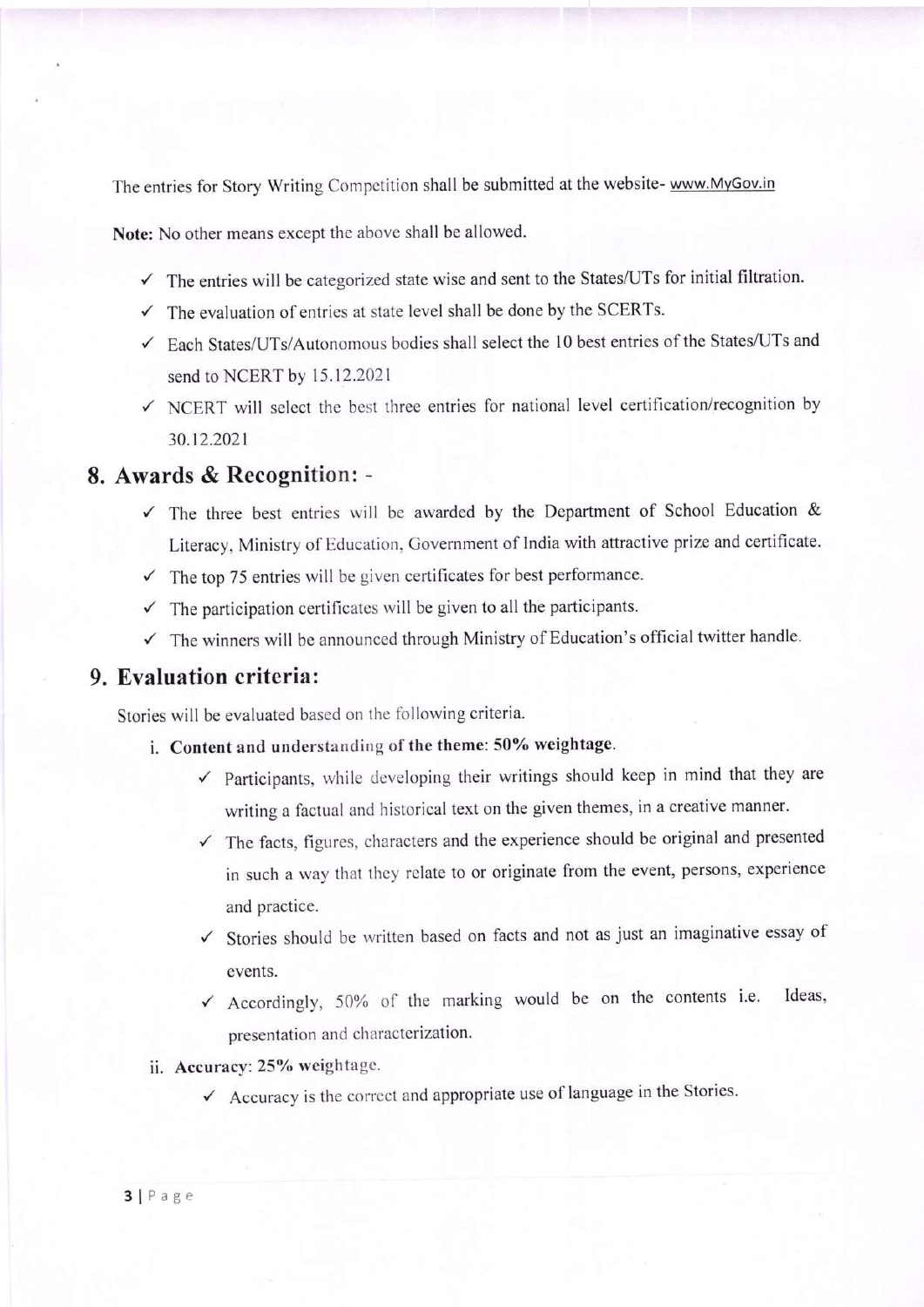- $\checkmark$  Stories and its events, characters, ideas and themes could be presented in any way and means, but language of the Stories need to be correct and appropriate.
- $\checkmark$  25% of the assessment will be on the correct / apt use of language.

#### iii. Fluency:25% weightage.

- $\checkmark$  Fluency is one's ability to write with natural flow, style and rhythm. Use of vocabulary, phrases (use of idioms, proverbs as appropriate to the writings) adapting to the narration and style (narrative technique).
- $\checkmark$  Therefore, 25% of the weightage would be given to style and presentation of the writings on the suggested themes.

### 10. Terms and Conditions: -

- . The competition is open to all citizens of India only.
- All entries must be submitted on www.MyGov.in. Entries submitted through any other medium/mode would not be considered for evaluation.
- . A participant can send one entry only. In case it is found that any participant has submitted more than one entry, all entries will be considered as invalid.
- . The participantmust be thc same person who has written the story.
- The entry should be original. Copied entries will not be considered under the contest.
- . please note that the creative entries must be original and should not violate any provisions of the Indian Copyright Act, 1957.
- . Anyone found infringing on others copyright would be disqualified from the competition. Government of India does not bear any responsibility for copyright violations or infringements of intellectual property carried out by the participants.
- . Mention of the author name /emails etc. anywhere in the body of the creative entry will lead to disqualification
- . Participants are to make sure that their MyGov Profile is accurate and updated since Ministry of Education would be using this for further communication. This includes details such as name, photo, complete postal address, email ID and phone number. Entries with incomplete profiles would not be considered.
- . Ministry of Education rcscrves the right to cancel or amend all or any part of the competition/or the Term and Conditions/Technical Parameters/ Evaluation Criteria.